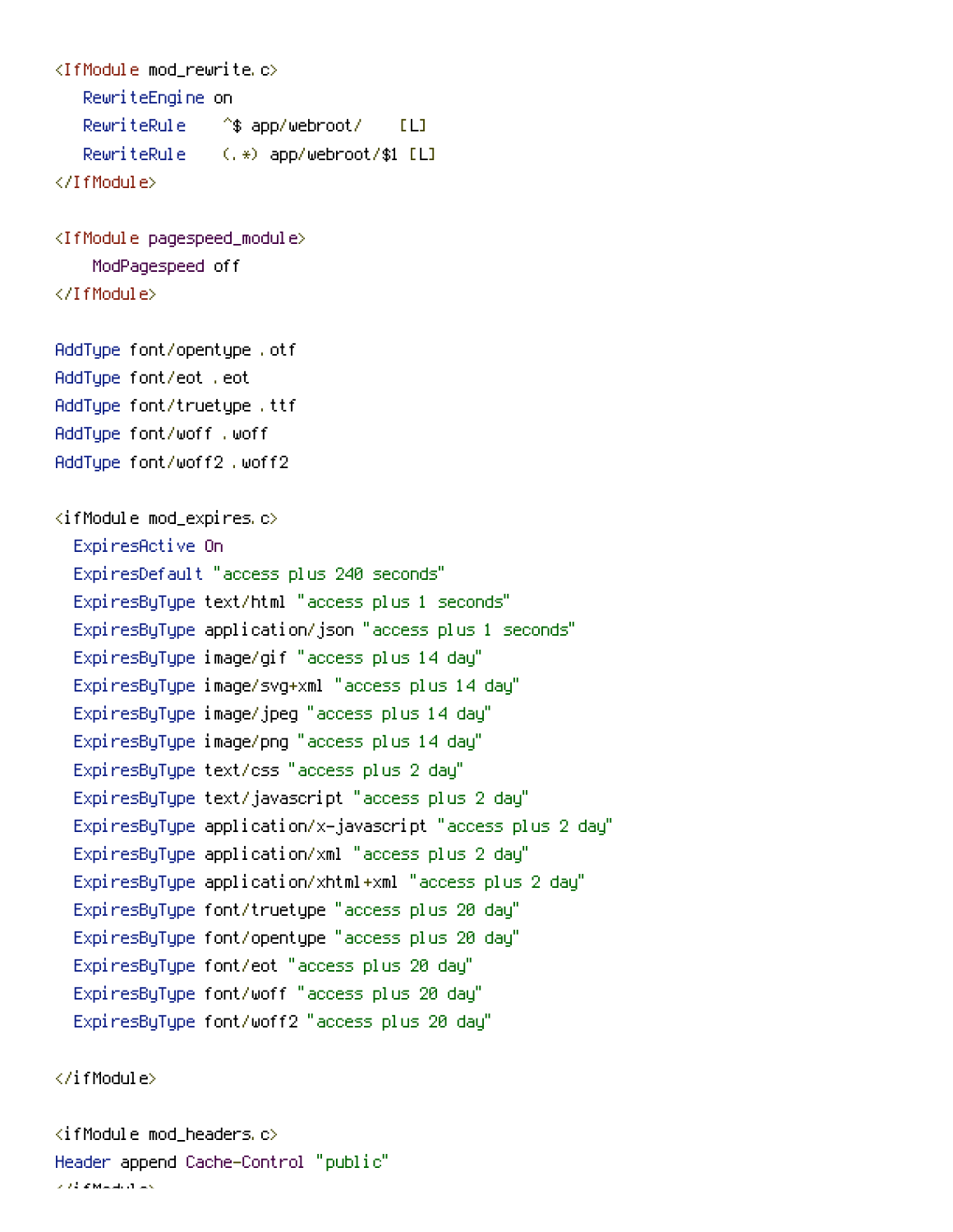#<ifModule mod\_gzip.c> #mod\_gzip\_on Yes #mod\_gzip\_dechunk Ys #AddType image/svg+xml svg svgz #AddEncoding gzip svgz #mod\_gzip\_item\_include file .(html?|txt|css|js|php|pl|svg|png|woff|woff2)\$ #mod\_gzip\_item\_include handler ^cgi-script\$ #mod\_gzip\_item\_include mime ^text/.\* #mod\_gzip\_item\_include mime ^application/x-\_javascript\_.\* #mod\_gzip\_item\_include mime ^image/.\* #mod\_gzip\_item\_include mime ^font/.\* #mod\_gzip\_item\_include mime ^application/.\* #mod\_gzip\_item\_exclude rspheader ^Content-Encoding:.\*gzip.\* #</ifModule> #

```
####################
# GZIP COMPRESSION #
####################
\langleifModule mod deflate.c\rangleSetOutputFilter DEFLATE
BrowserMatch ^Mozilla/4 gzip-only-text/html
BrowserMatch ^Mozilla/4\.0[678] no-gzip
BrowserMatch \bMSIE !no-gzip !gzip-only-text/html
BrowserMatch \bMSI[E] !no-gzip !gzip-only-text/html
```

```
# compress text, html, _javascript_, css, xml:
AddOutputFilterByType DEFLATE text/plain
AddOutputFilterByType DEFLATE text/html
AddOutputFilterByType DEFLATE text/xml
AddOutputFilterByType DEFLATE text/css
AddOutputFilterByType DEFLATE text/javascript
AddOutputFilterByType DEFLATE application/javascript
AddOutputFilterByType DEFLATE application/x-javascript
AddOutputFilterByType DEFLATE application/xml
AddOutputFilterByType DEFLATE application/xhtml+xml
AddOutputFilterByType DEFLATE application/rss+xml
AddOutputFilterByType DEFLATE font/truetype
AddOutputFilterByType DEFLATE font/opentype
AddOutputFilterByType DEFLATE font/eot
```